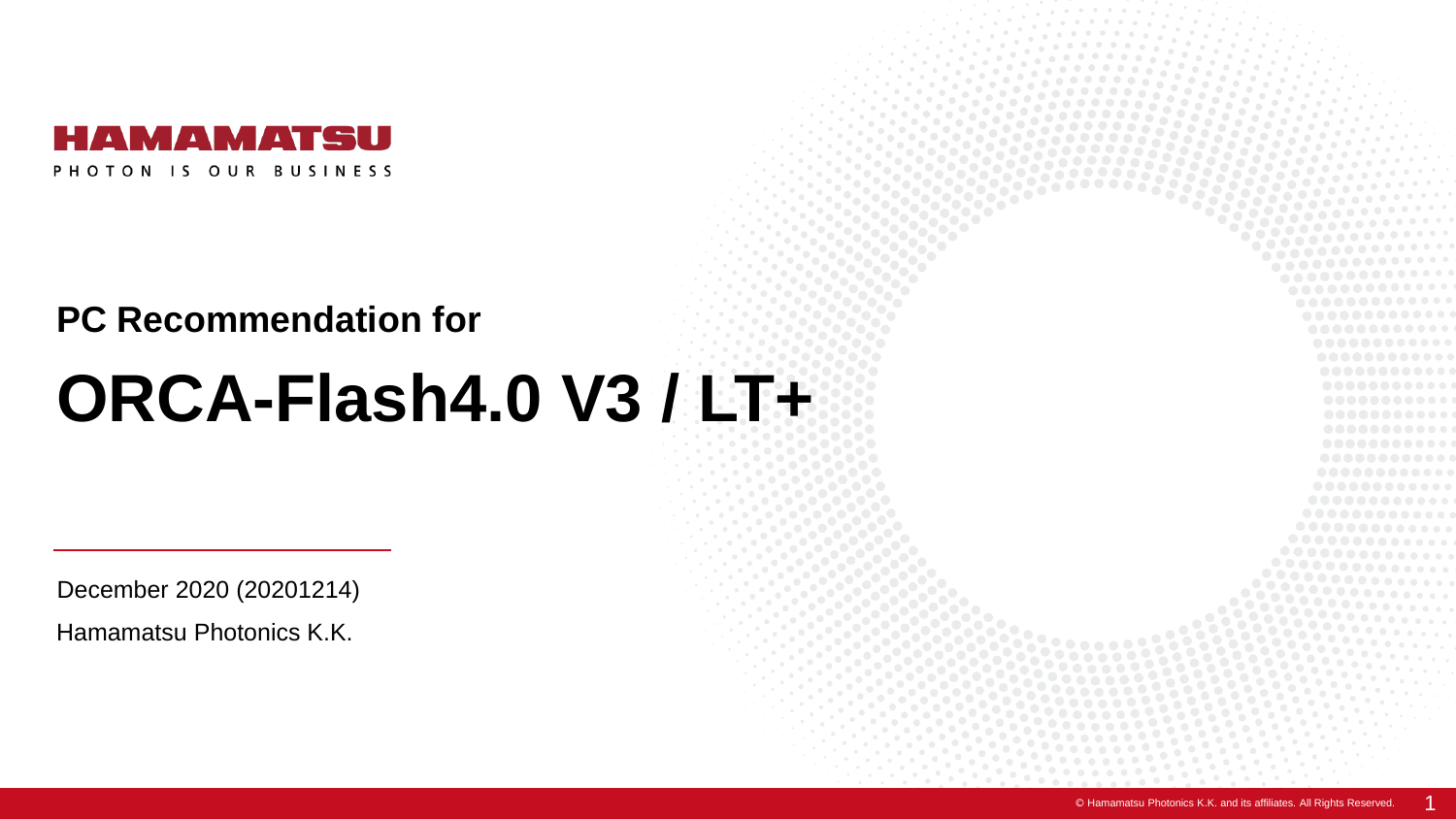



This document provides the recommended PC configuration for Hamamatsu ORCA-Flash4 Series cameras and Hamamatsu [HCImage](https://hcimage.com/) software.

- [C13440-20CU](http://www.hamamatsu.com/us/en/C13440-20CU.html) : ORCA-Flash4.0 V3
- 
- 
- [C11440-42U30](https://www.hamamatsu.com/jp/en/C11440-42U30.html) : ORCA-Flash4.0 LT+
- Notice
	- Optimum performance can be achieved under the conditions describe in this document, but it is not guaranteed.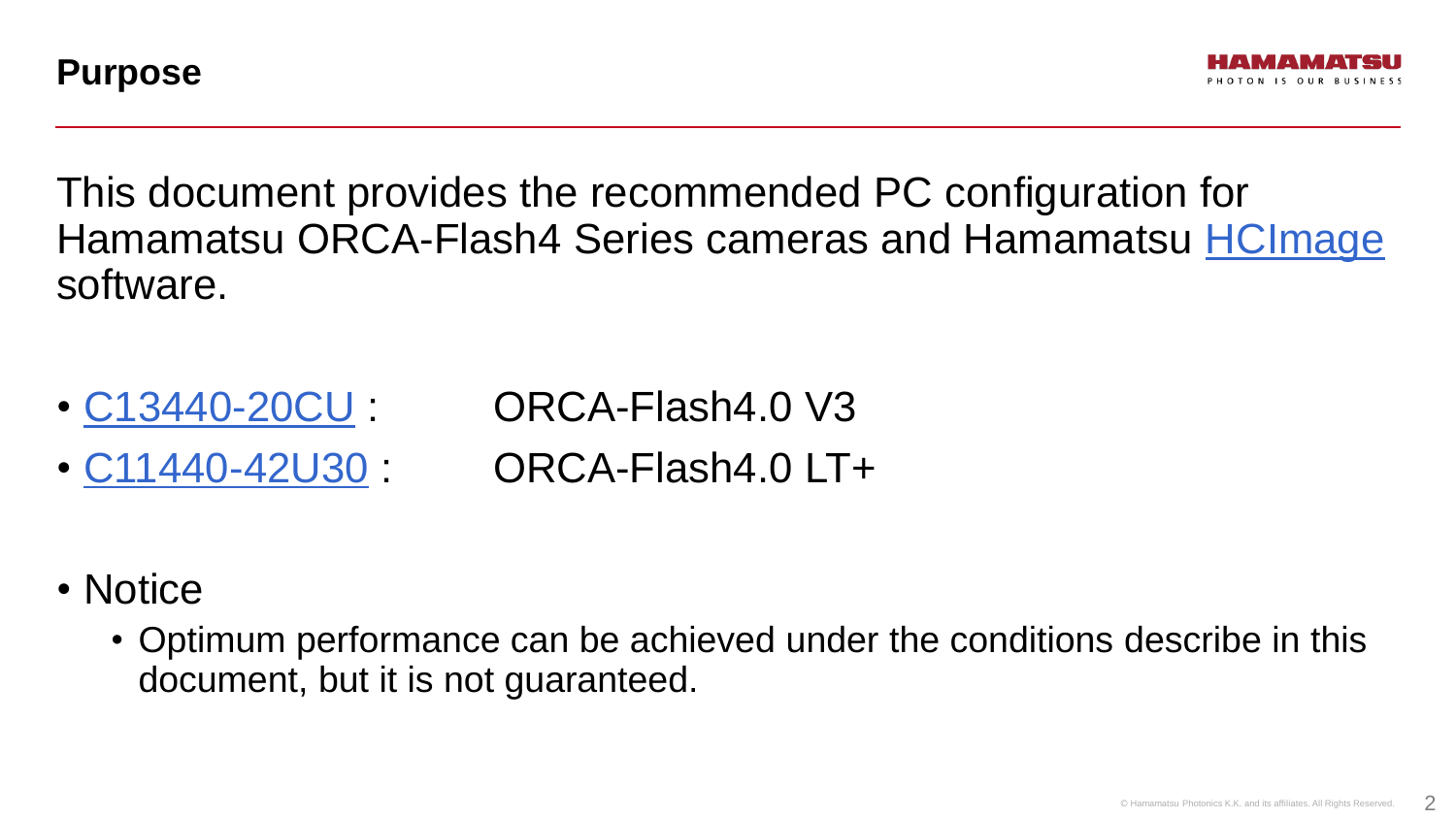| <b>Items</b>                   | <b>Recommended</b>                                                                                        |
|--------------------------------|-----------------------------------------------------------------------------------------------------------|
| <b>Camera</b>                  | C13440-20CU (V3)                                                                                          |
| <b>Model</b>                   | Dell Precision <sup>™</sup> 5820 Tower Workstation                                                        |
| <b>CPU</b>                     | Intel Xeon W-2223                                                                                         |
| <b>OS</b>                      | Windows 10 / 8.1 Professional 64-bit                                                                      |
| <b>RAM</b>                     | 32 GB or more                                                                                             |
| <b>Frame</b><br><b>Grabber</b> | <b>Active Silicon AS-FBD-1XCLD-2PE4L-F</b><br>installed in SLOT1 PCIe3x8, SLOT4 PCIe3x16 or SLOT5 PCIe3x4 |
| <b>Drivers</b>                 | DCAM-API v20.3 or later                                                                                   |

- To achieve full speed recording at max resolution and max 25,000+ fps speed at small regions.
- These BIOS settings may need to be adjusted:
	- Disable (uncheck) SpeedStep and C-State under the Performance section.
	- Enable (check) Turbo Boost and Hyper-Threading under the Performance section.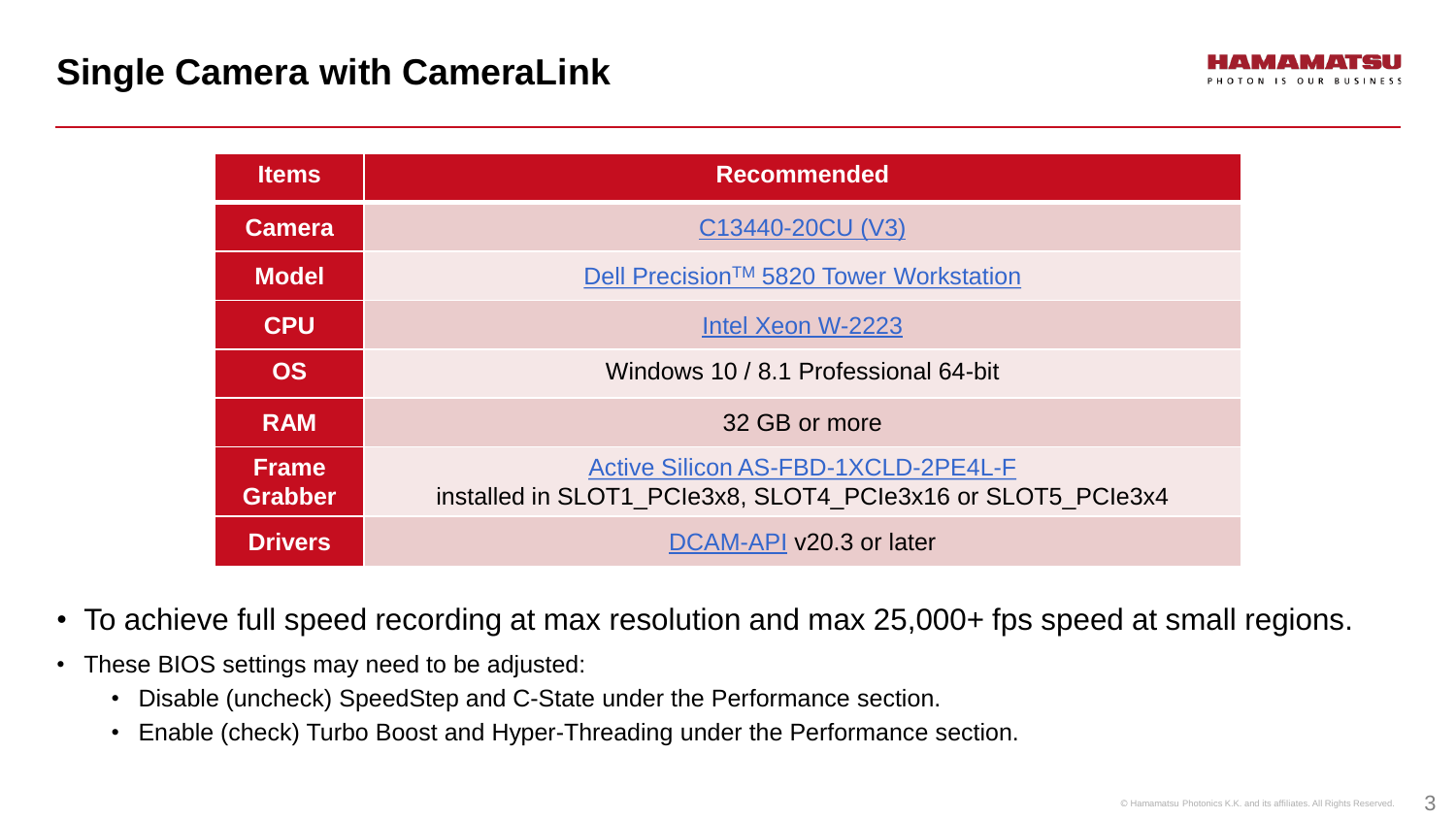| <b>Items</b>                  | <b>Recommended</b>                                 |
|-------------------------------|----------------------------------------------------|
| <b>Camera</b>                 | C13440-20CU (V3) or C11440-42U30 (LT+)             |
| <b>Model</b>                  | Dell Precision <sup>™</sup> 5820 Tower Workstation |
| <b>CPU</b>                    | Intel Xeon W-2223                                  |
| <b>OS</b>                     | Windows 10 / 8.1 Professional 64-bit               |
| <b>RAM</b>                    | 8 GB or more                                       |
| <b>Interface</b><br>connector | Front-side USB 3.1 Gen1 interface connector        |
| <b>Drivers</b>                | DCAM-API v20.3 or later                            |

- To achieve full speed recording at max resolution and max 25,000+ fps speed at small regions with frame bundle.
- These BIOS settings may need to be adjusted:
	- Disable (uncheck) SpeedStep and C-State under the Performance section.
	- Enable (check) Turbo Boost and Hyper-Threading under the Performance section.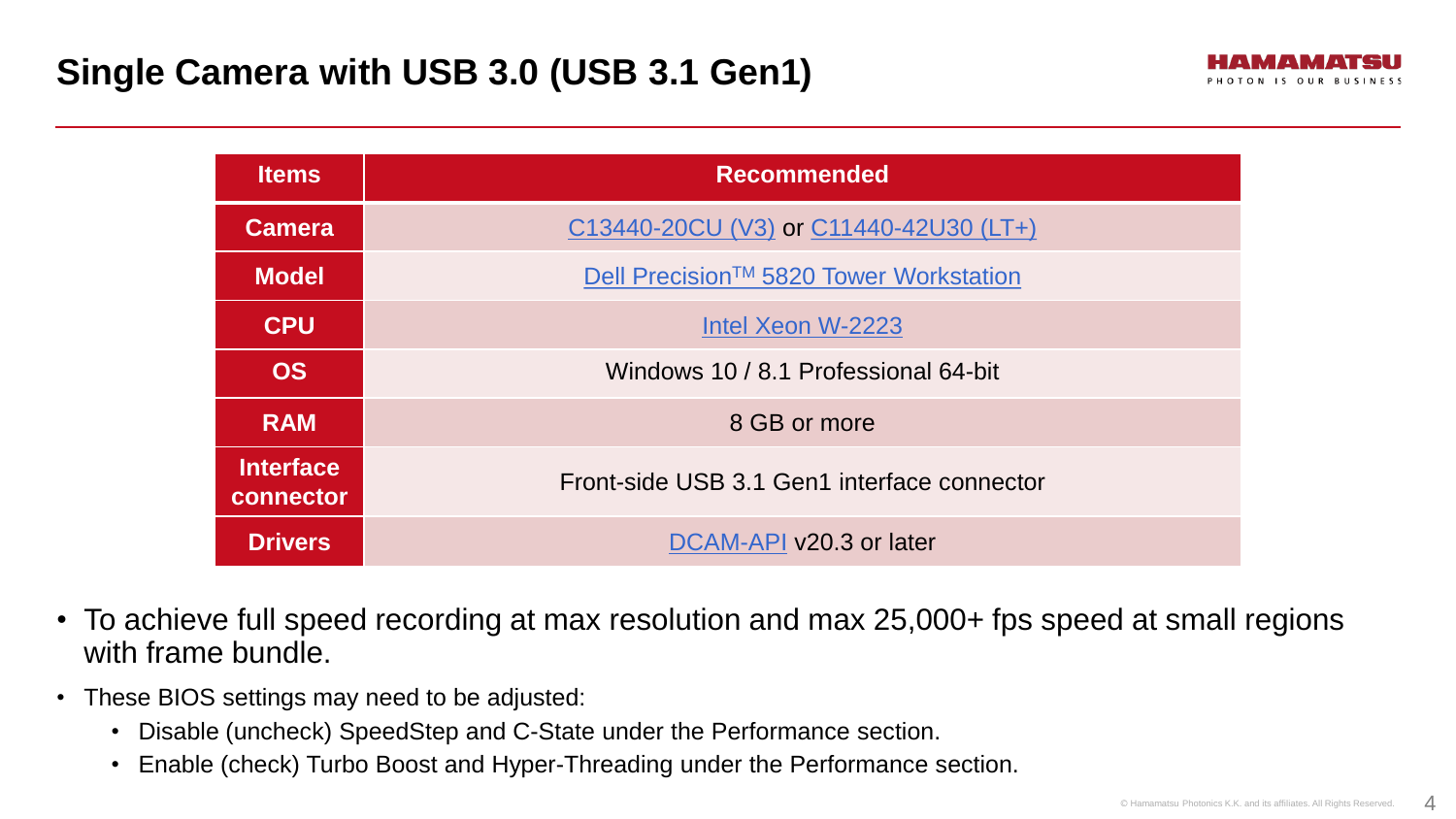| <b>Camera Interface</b> | <b>Camera Link</b>              | <b>USB 3.0</b>                       | <b>Note</b>                                                                                                                                                                                                                                                                                                                                                                                                                                          |  |
|-------------------------|---------------------------------|--------------------------------------|------------------------------------------------------------------------------------------------------------------------------------------------------------------------------------------------------------------------------------------------------------------------------------------------------------------------------------------------------------------------------------------------------------------------------------------------------|--|
| <b>CPU</b>              | Intel Xeon E5-1630 v4 or better |                                      | We recommend that you use at least a single 3.2Ghz Quad (or<br>more) Core High End CPU with a CPU Mark equal or higher than<br>the E5-1630 v4 from this benchmark table:<br><b>High End CPU's - Intel vs AMD</b><br>Frequency is more important than the number of CPU cores.                                                                                                                                                                        |  |
| <b>OS</b>               |                                 | Windows 10 / 8.1 Professional 64-bit | 32-bit Edition is not recommended because of performance and<br>memory size limitations                                                                                                                                                                                                                                                                                                                                                              |  |
| <b>RAM</b>              | 32 GB or more                   | 8 GB or more                         | DDR4 2400MHz or higher-speed                                                                                                                                                                                                                                                                                                                                                                                                                         |  |
| <b>Chipset</b>          |                                 | Intel C610 series chipset or newer   | e.g. C612, C236, C422                                                                                                                                                                                                                                                                                                                                                                                                                                |  |
| <b>Free Slot</b>        | PCIe2(3) x4 wired               | PCle2(3)                             | PCIe Gen2 is mandatory but Gen3 should cover Gen2.                                                                                                                                                                                                                                                                                                                                                                                                   |  |
| <b>BIOS</b>             | Latest                          |                                      | PCIe slot performance sometimes is improved in the latest BIOS.<br>We highly recommend to adjust the following BIOS settings:<br>Disable Processor C-state_control to force C0 state for all<br>$1_{\cdot}$<br>processors.<br><b>Enable Intel Turbo Boost.</b><br>2.<br>Disable Intel SpeedStep if allowed with Turbo Boost Enabled.<br>3.<br>Enable Turbo Boost may mutually exclude disabling<br>SpeedStep.<br>Enable Intel Hyper-Threading.<br>4. |  |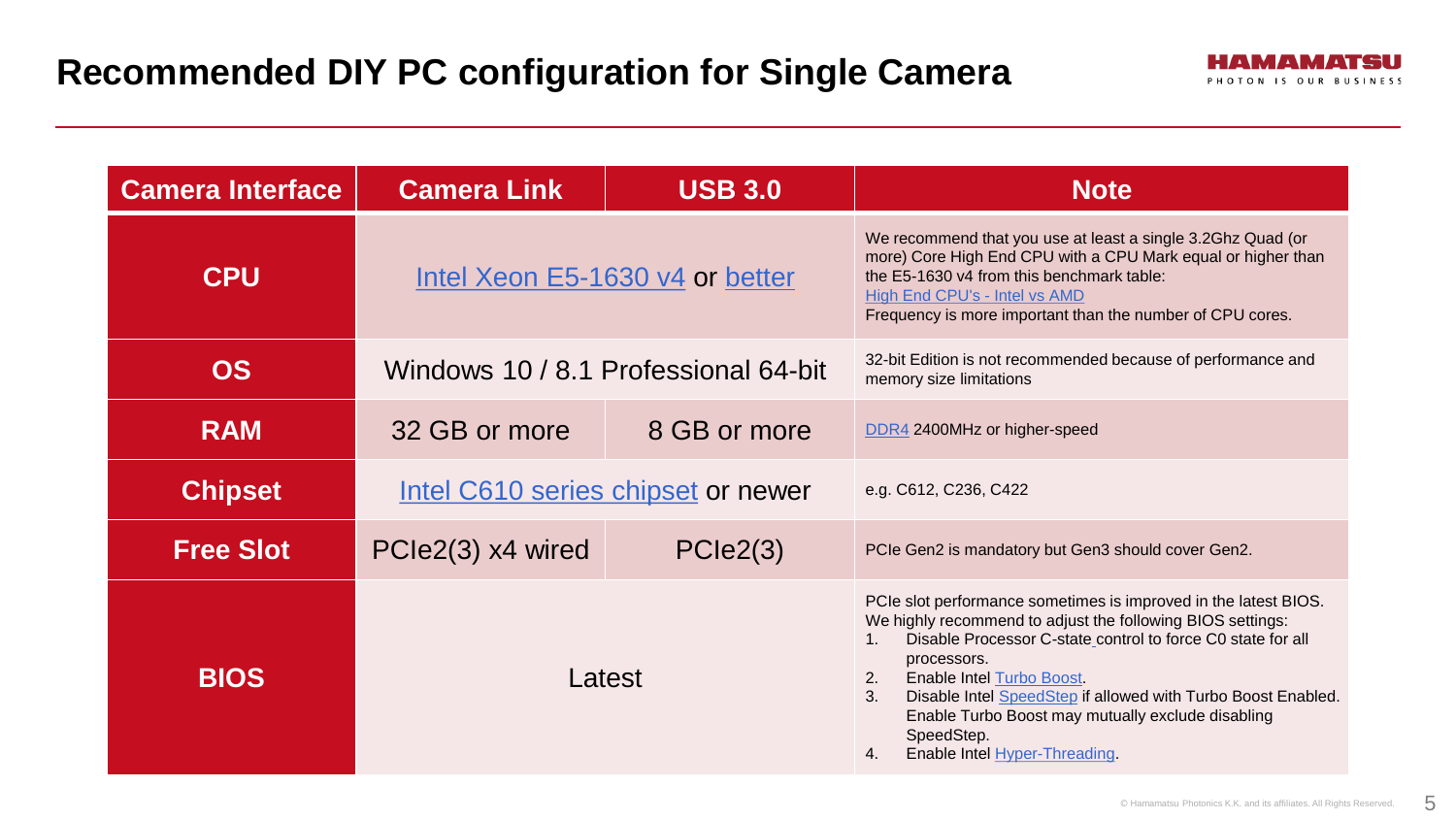

| <b>Free space</b> | <b>Number of</b><br><b>Recorded</b><br>$Images^{(1)}$ | Time in seconds <sup>(2)</sup> (Approx.) |                          |                          |  |
|-------------------|-------------------------------------------------------|------------------------------------------|--------------------------|--------------------------|--|
|                   |                                                       | $30$ fps $^{(3)}$                        | $40$ fps $^{(3)}$        | 100 fps $(3)$            |  |
| <b>8 GB</b>       | 1,024                                                 | 34                                       | 25                       | 10                       |  |
| <b>16 GB</b>      | 2,048                                                 | $68$ ( $\sim$ 1 min)                     | 51                       | 20                       |  |
| <b>32 GB</b>      | 4,096                                                 | $136 (-2 min)$                           | $102$ ( $~1$ min )       | 40                       |  |
| <b>64 GB</b>      | 8,192                                                 | $273$ ( $-4$ min )                       | $204 (-3 min)$           | $81 (-1 min)$            |  |
| <b>128 GB</b>     | 1,6384                                                | $546$ ( $\sim$ 9 min)                    | $409$ ( $-6$ min )       | $163 (-2 min)$           |  |
| <b>256 GB</b>     | 3,2768                                                | $1,092$ ( $\sim$ 18 min)                 | $819$ ( $\sim$ 13 min)   | $327$ ( $\sim$ 5 min)    |  |
| 512 GB            | 65,536                                                | $2,184$ ( $\sim$ 36 min)                 | $1,638$ ( $-27$ min)     | 655 ( $\sim$ 10 min)     |  |
| $1$ TB            | 131,072                                               | 4,369 ( $~1$ 72 min)                     | $3,276$ ( $\sim$ 54 min) | $1,310$ ( $\sim$ 21 min) |  |

1. In case of 1x1 binning, full size.

- 2. Numbers are rounded down.
- 3. Depends on storage writing speed and application writing to storage performance. Writing frame rate is sometimes slower than camera capturing speed.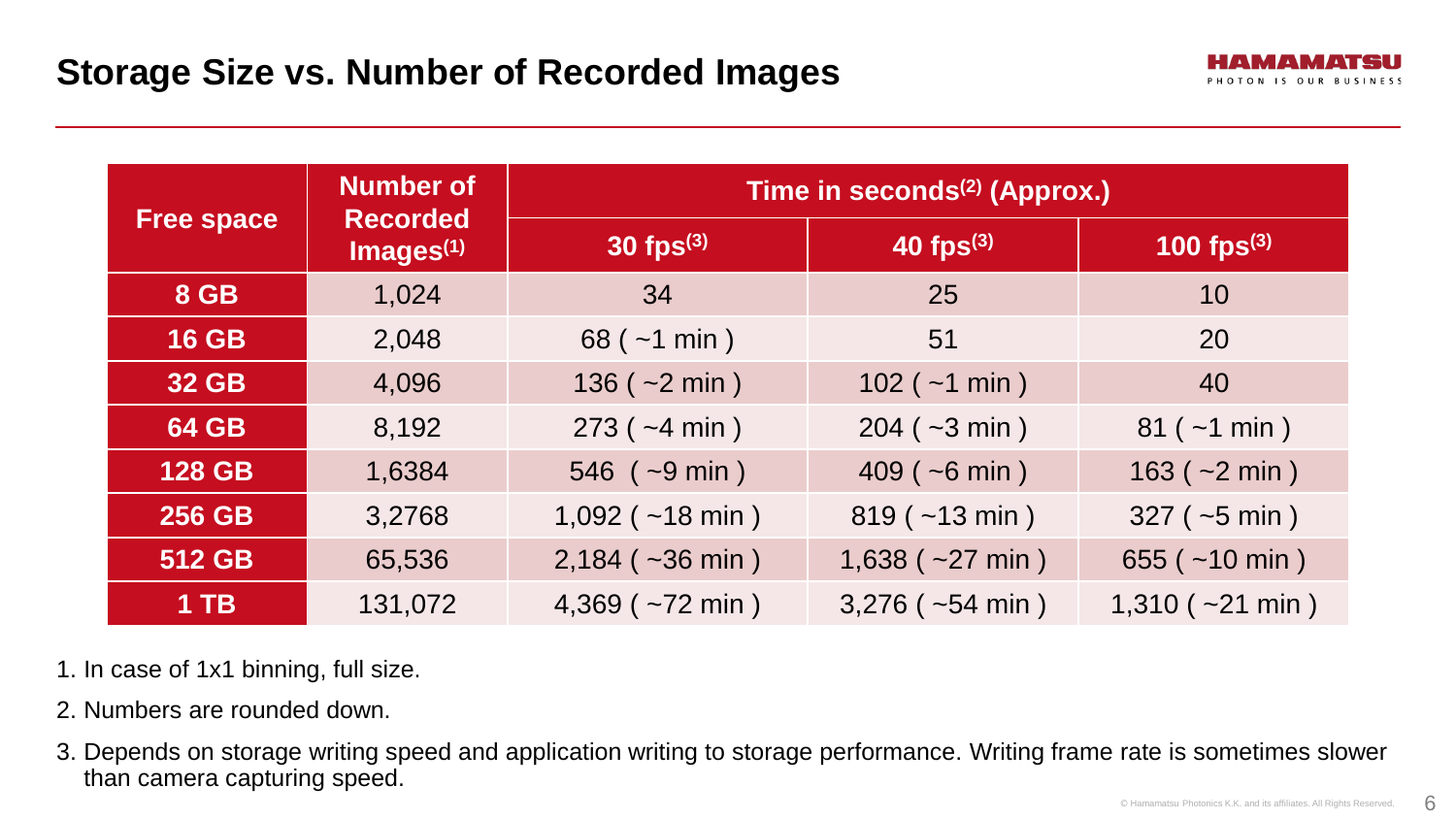## **Dell PrecisionTM 5820 [Tower Workstation](http://www.dell.com/support/home/us/en/04/product-support/product/precision-5820-workstation/manuals) Slot Configuration**